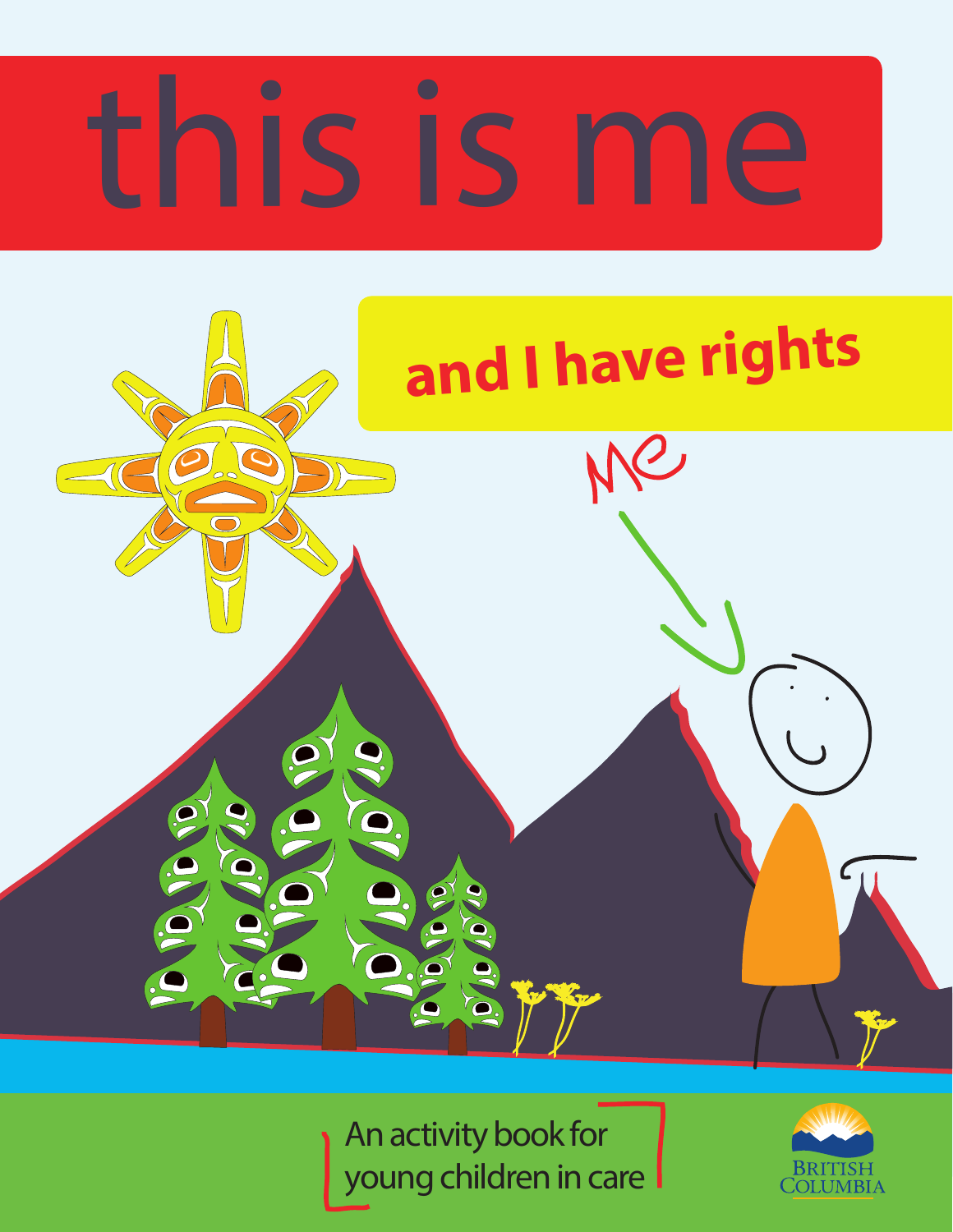### about this book

### **attention kids!**

This book is for you! It is about your rights and what you need to **be safe**, to **be healthy**, to **be heard**, and to **be yourself.**

You can do this activity book by yourself or with an adult, like your caregiver or worker. It is a way for the adults in your life to learn more about you and find out about what makes you **YOU!**

### **attention adults!**

The purpose of this resource is to engage children in care between the ages of 3 and 8 to learn about their rights through a creative, supportive, and fun approach.

#### **Who should use this book?**

This book is for the adults who are involved in the life of a child who is in care. These adults include: workers, family members, caregivers, community members, and professionals. The adults in a child's life have a shared responsibility to teach children in care about their rights and to help them understand the role that adults have in upholding their rights.

**Page 1**

#### **How should this book be used?**

This resource was designed for children and adults to do together and provides the opportunity to start a conversation with children about their rights. Depending on the age of the child, some activities are appropriate for children to do on their own. Consider the cultural identity of children as you explore their rights with them.

**Made to 41**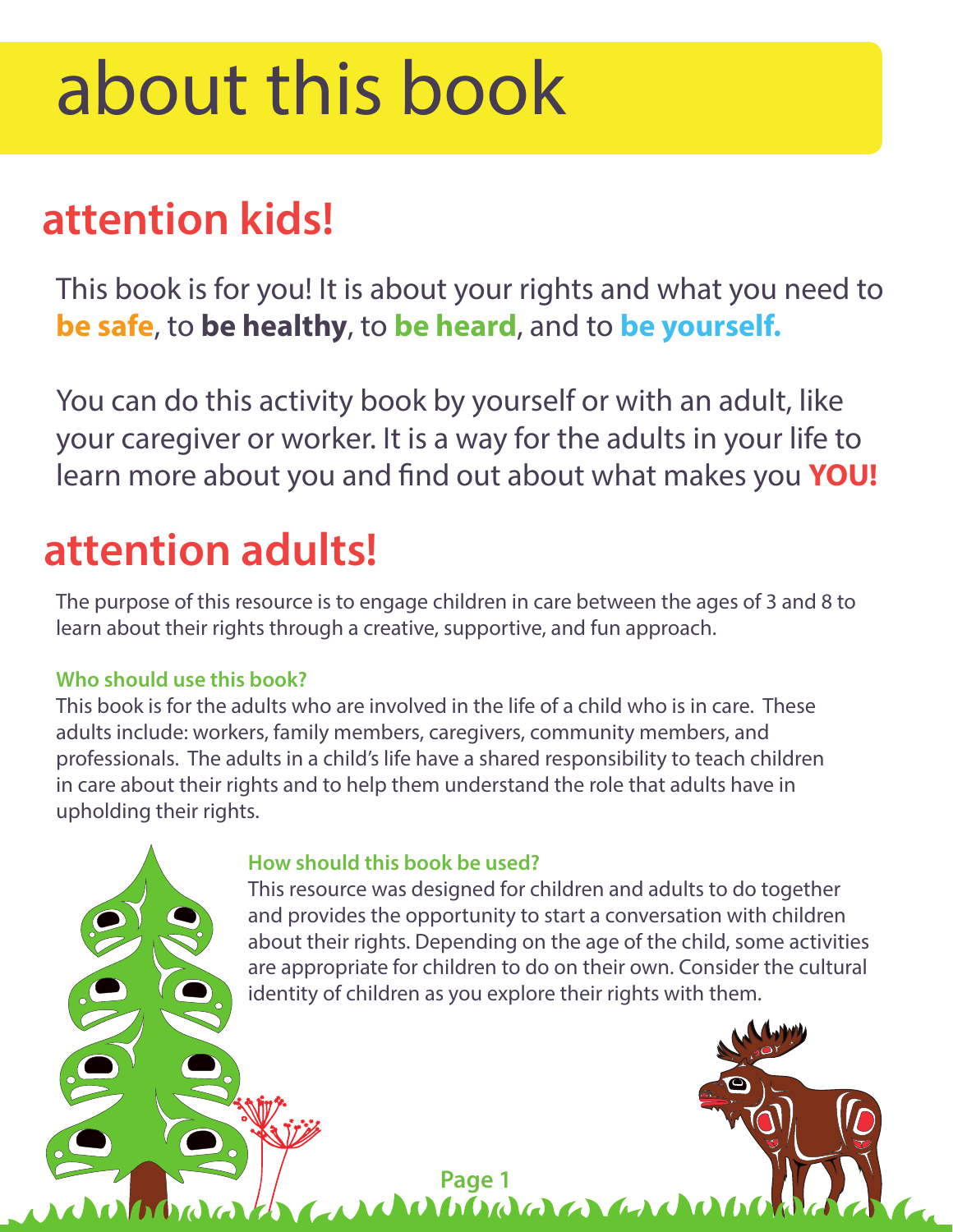## my activity book

| this book<br>belongs to:            |                                                                          |
|-------------------------------------|--------------------------------------------------------------------------|
| my worker is:                       |                                                                          |
|                                     |                                                                          |
| my caregivers are:                  |                                                                          |
| phone number:                       |                                                                          |
| other adults<br>who can help me:    |                                                                          |
| phone number:                       |                                                                          |
| For more help I can phone:          |                                                                          |
| Representative for Children & Youth | 1-800-476-3933<br>Helpline for Children (no area code required) 310-1234 |
|                                     | Page 2                                                                   |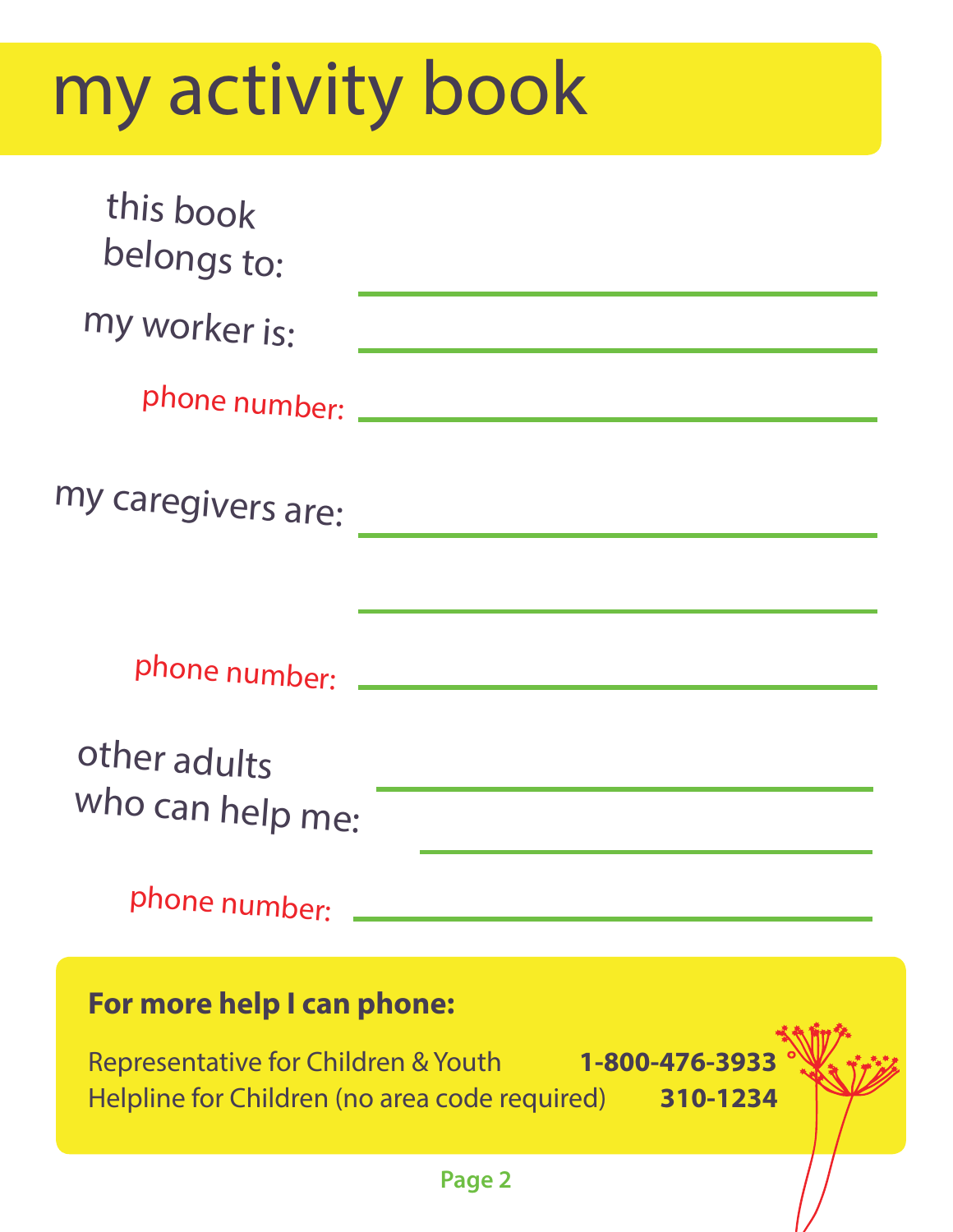### this is me

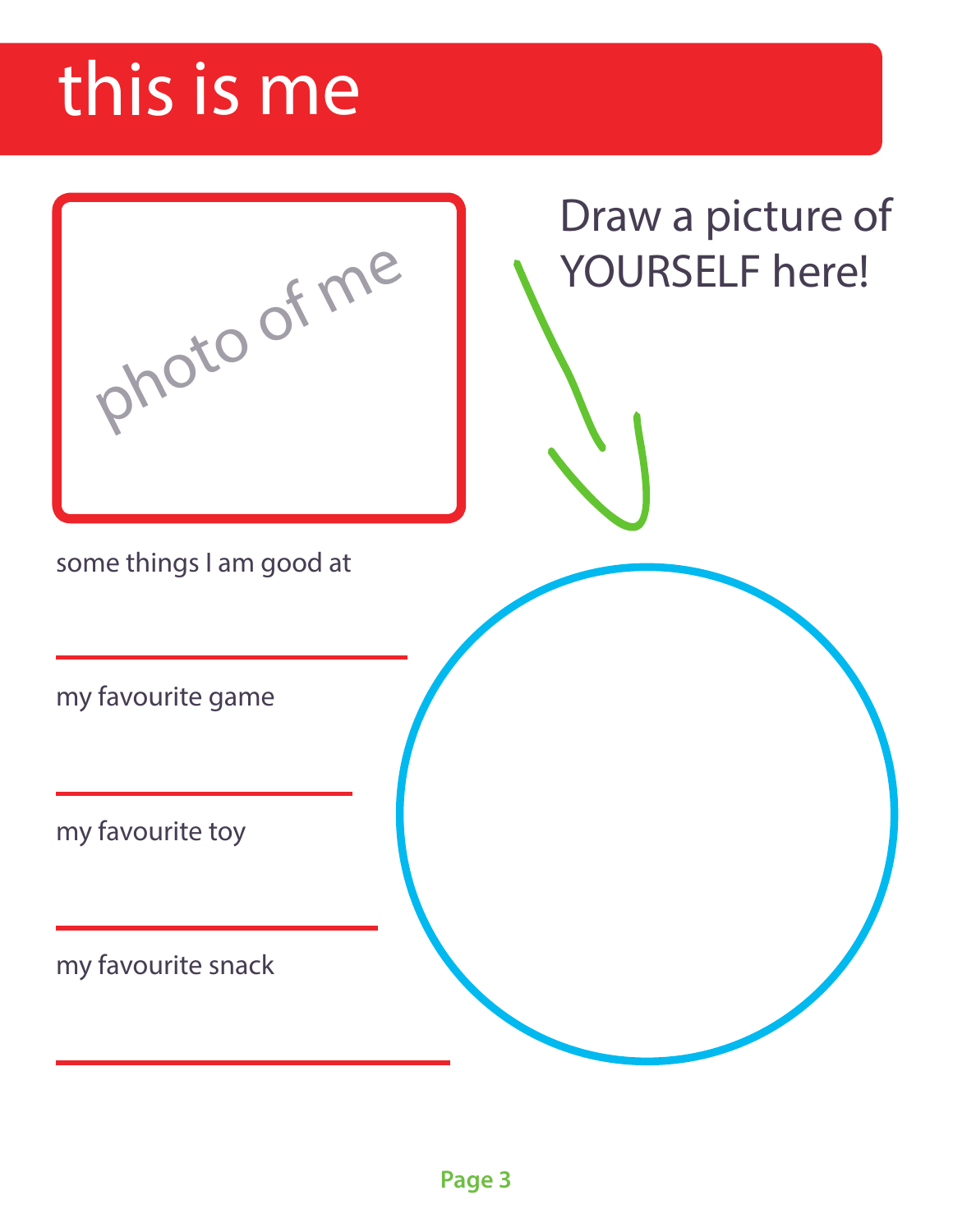### why am I in care?

Sometimes families need help to care for their kids. There are times when kids may have to live with another family.

Whoever takes care of you where you live is your caregiver.

Being in care is not your fault. It is **never**  because of something you have done.

Your worker and caregivers help you and your parents make sure you have a safe place to live and that you are taken care of.

**Page 4**

Mada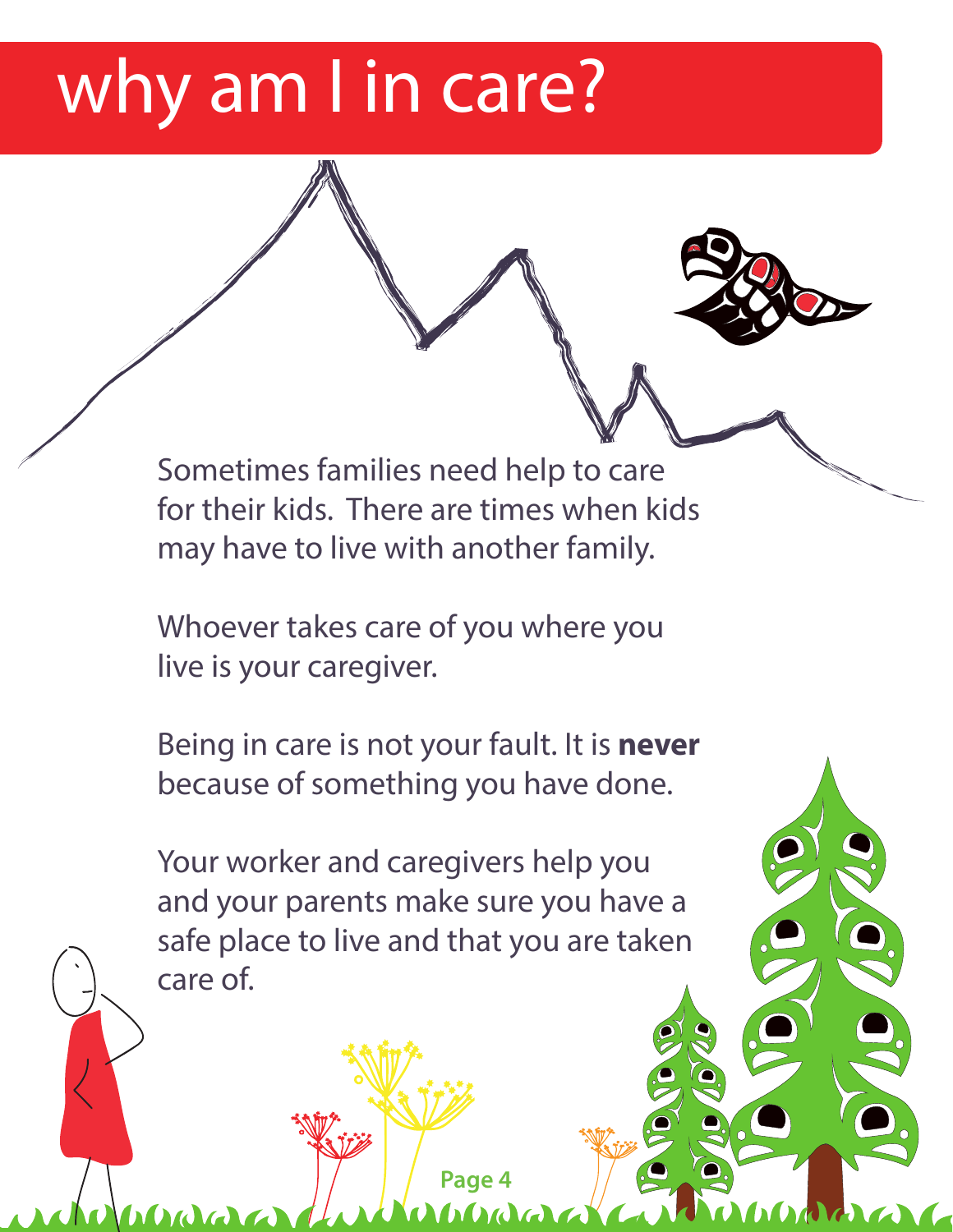### these are the people who care for me

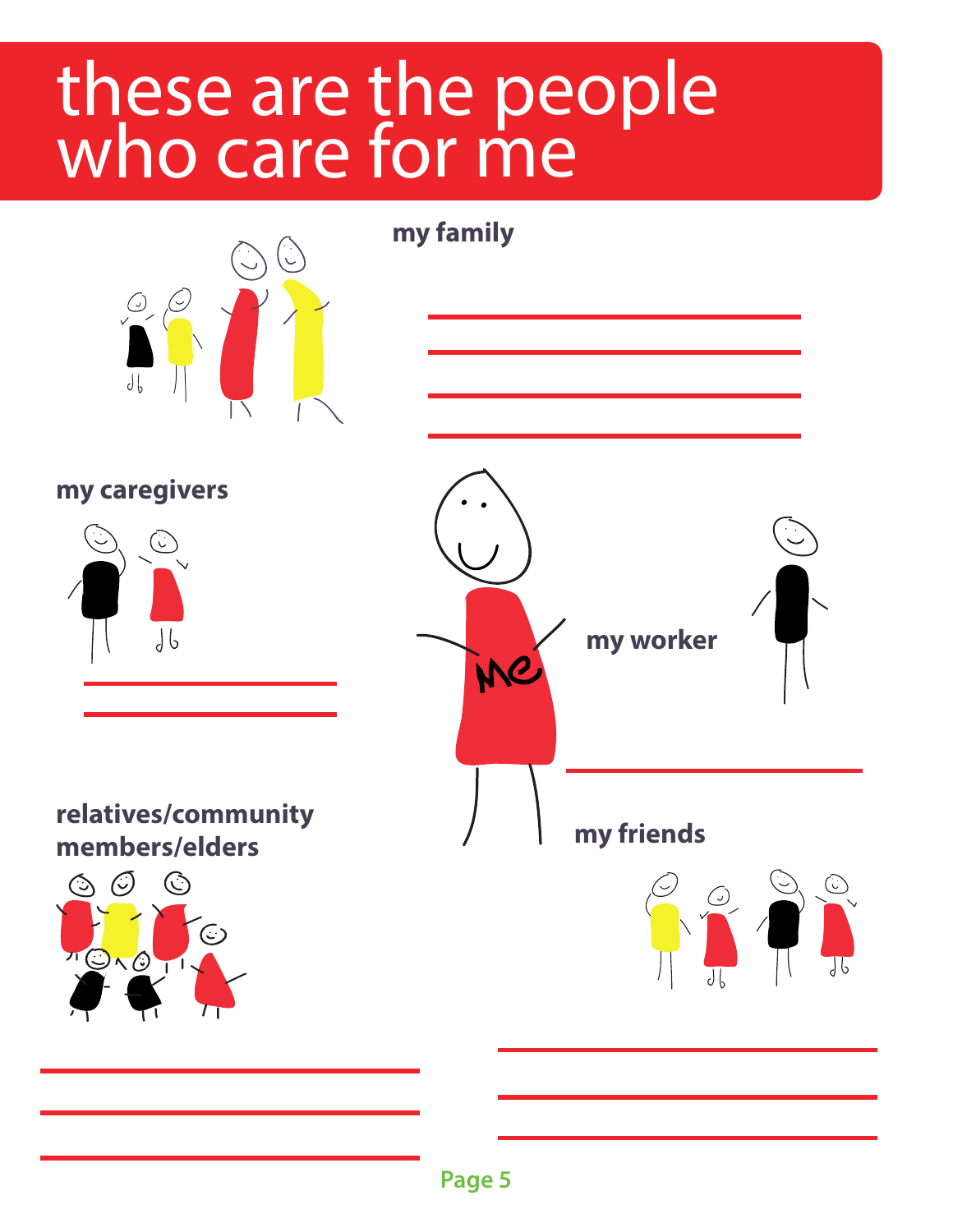## special rights

### When you are in care you have special rights

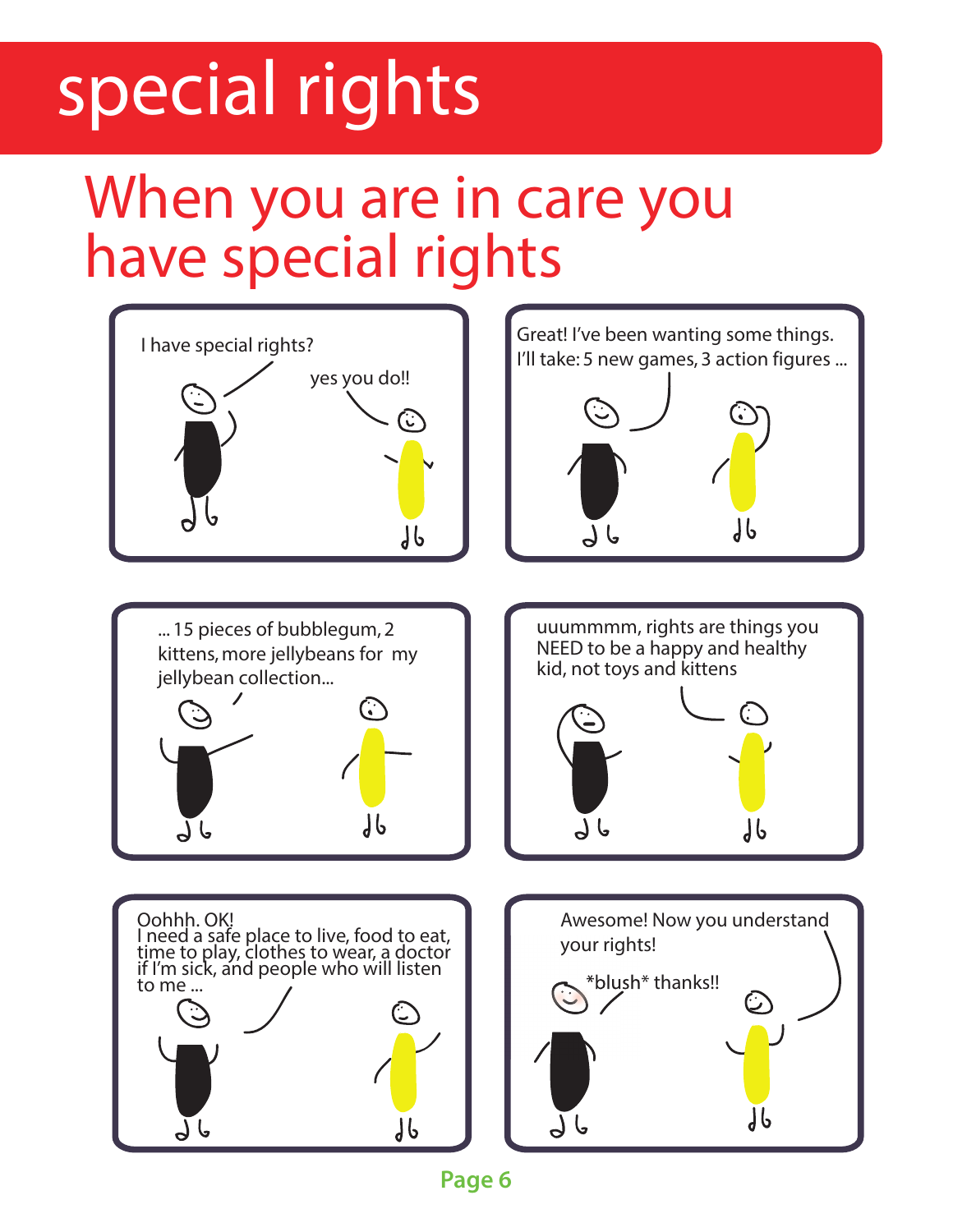### all about rights

# **Rights are about what people need and how they should be treated.**

**Page 7**

 $0$ aa $\omega$ 

hhdida

 $\sim$   $\Lambda$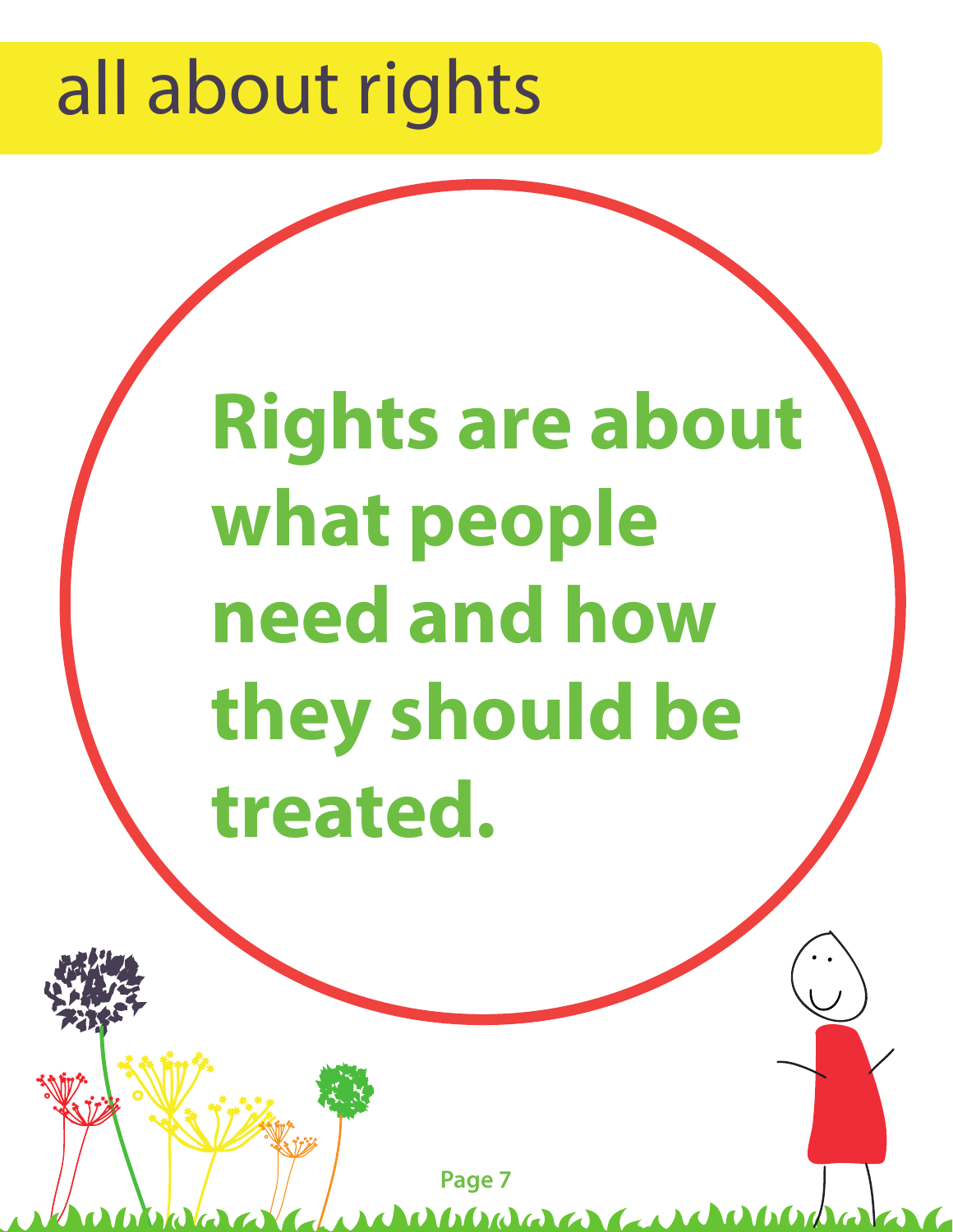

# You have the right to:

# **be safe be healthy be heard be yourself**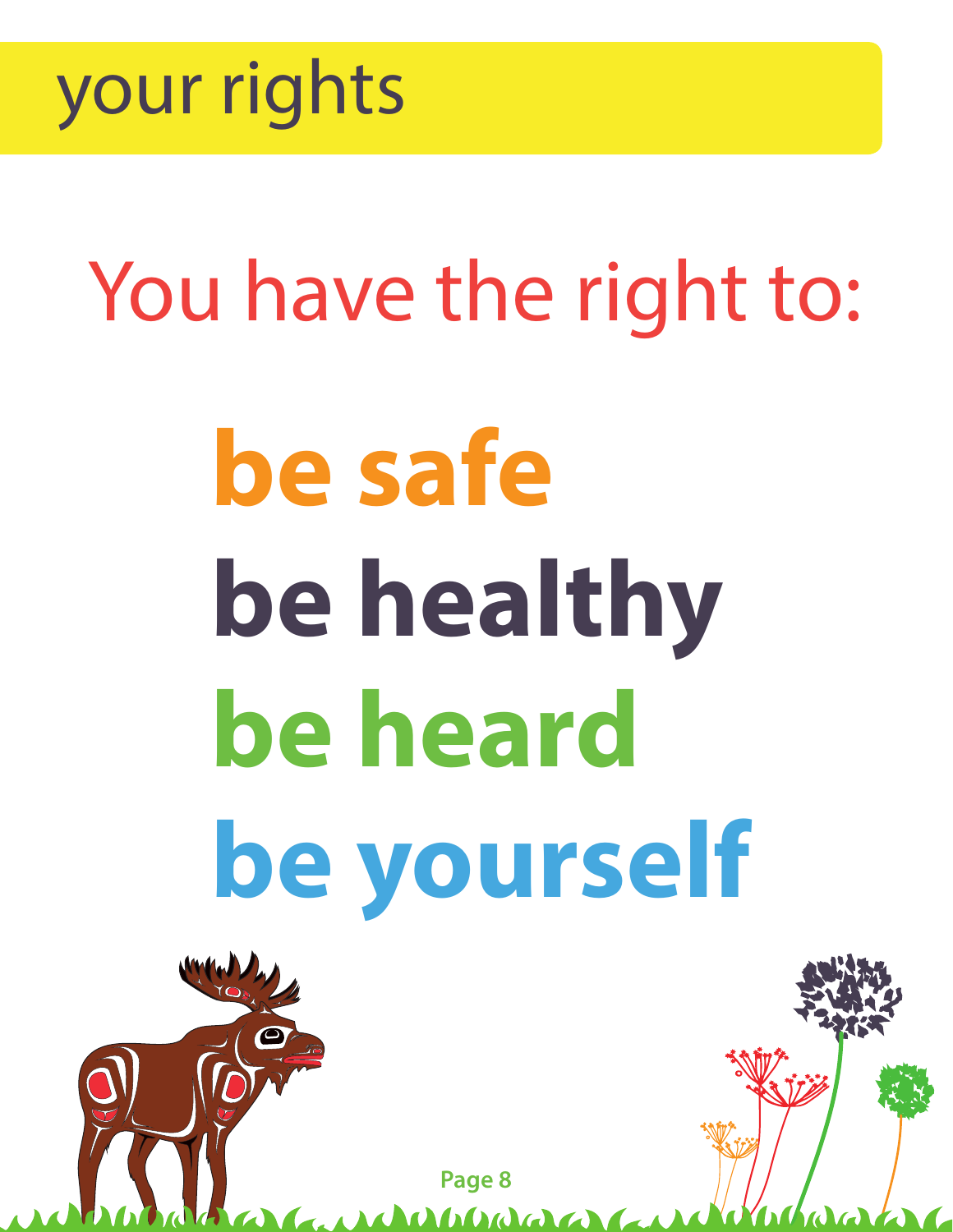### be safe

### You have the right to be safe

**To be safe and feel safe, I need a place to live, safe places to play and learn, people who care about me, and people I can trust. Sometimes parents and families need help to keep me safe. Caregivers and workers help take care of me when I can't live with my family.** 

If I am being hurt or do not feel safe, these are the people I trust that I can tell:



Adults: Discuss how you might contact the people the child has identified.

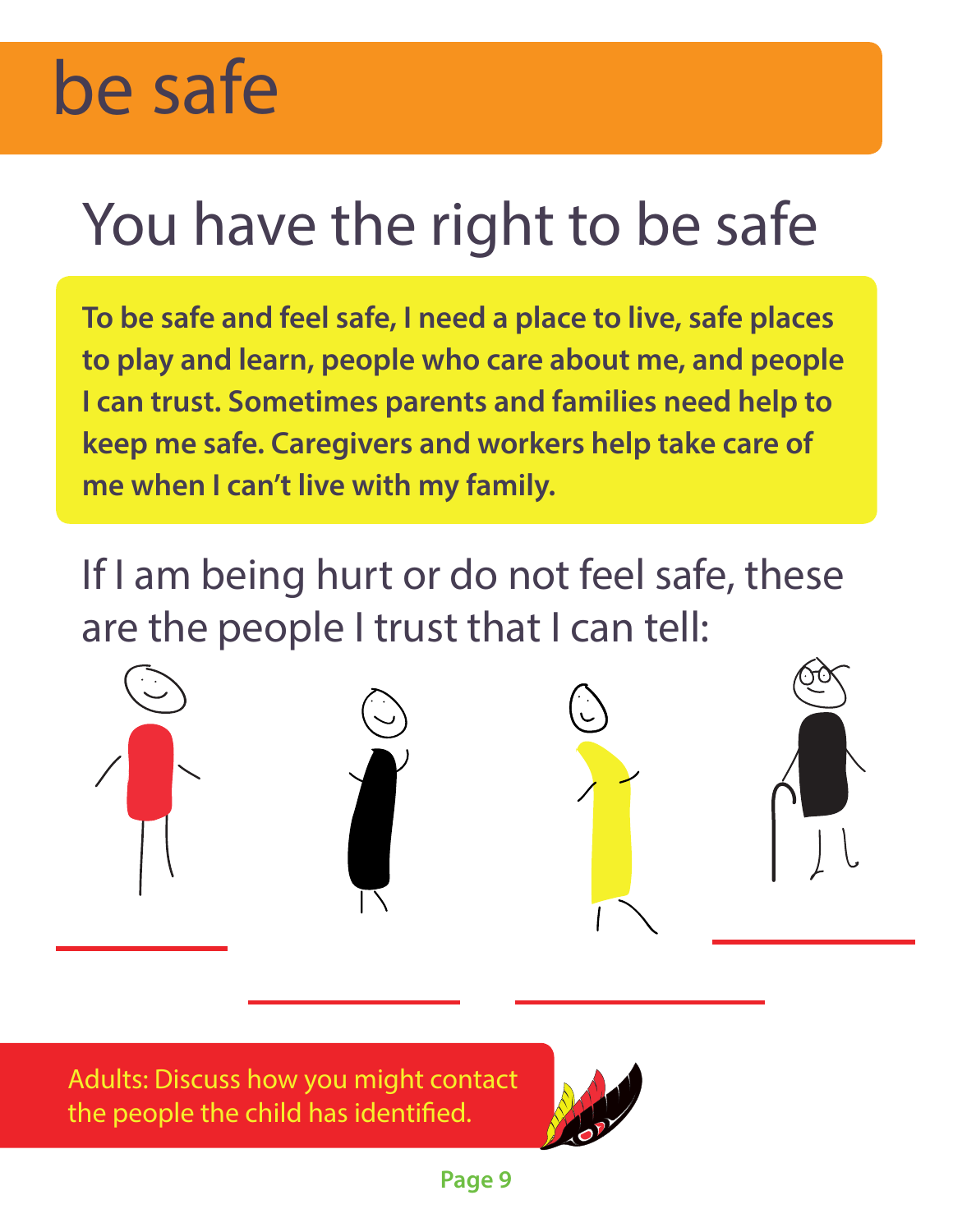### how do I stay safe?

If someone is being mean or hurting you, you have the right to stop it and get help.

### What would you do?



A) Tell nobody B) Run and find someone to help me C) Give my #1 meanest look

A) Eat my entire jellybean collection B) Find people to be with and talk about it C) Hope that I stop feeling scared soon  $D)$ 

A) Yell back B) Tell the person that I don't like to be yelled at C) Plug my ears and close my eyes

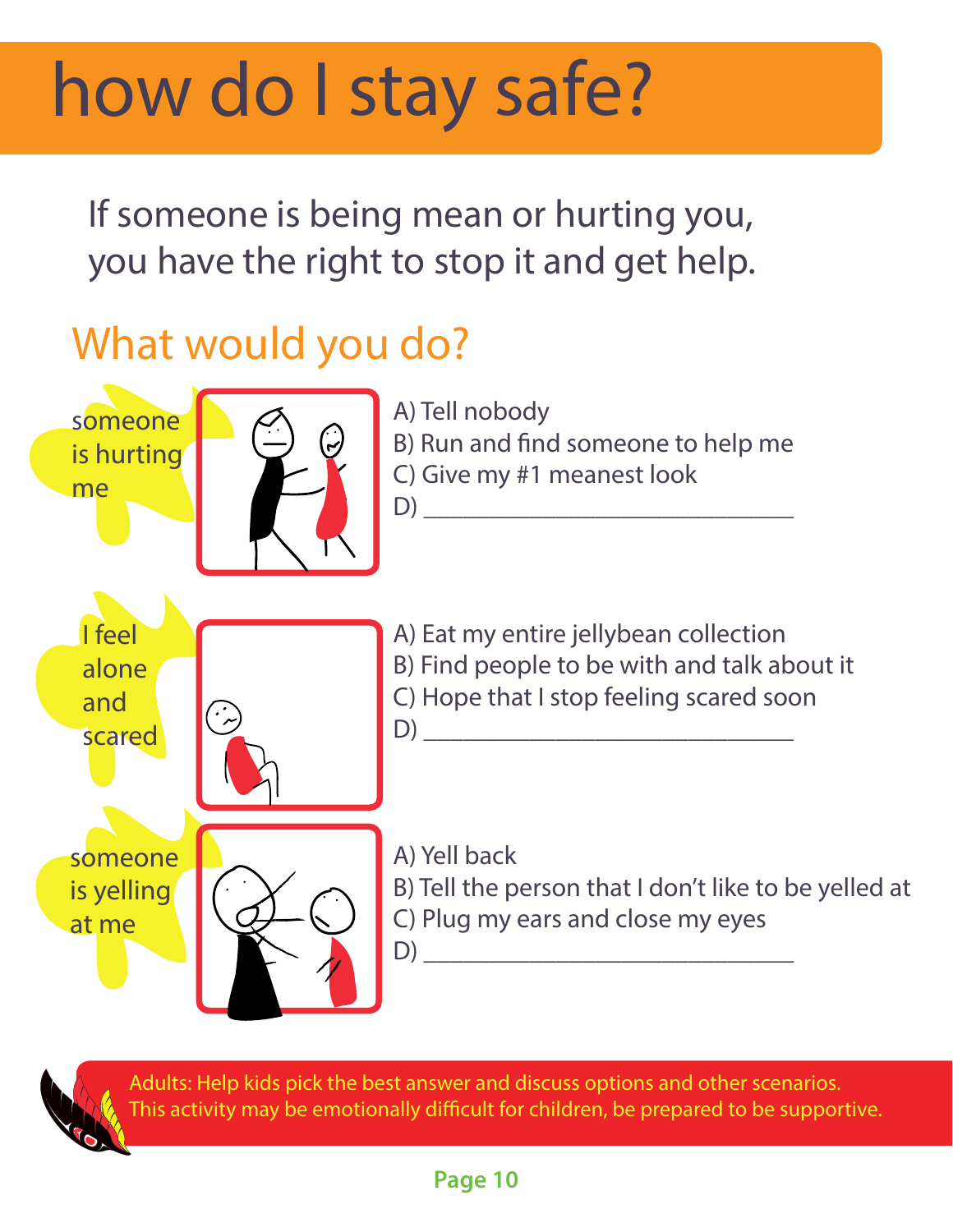# be healthy

### You have the right to be healthy

When you are in care, your caregivers and worker will make sure you are taken to the **doctors, therapists, counsellors, elders, or community members** that you need. They will make sure you have time to play, that you have food to eat, and clothes to wear. Part of being healthy also means having a healthy mind. Your caregivers and worker will get you the help you need to have a **healthy body and a healthy mind.**

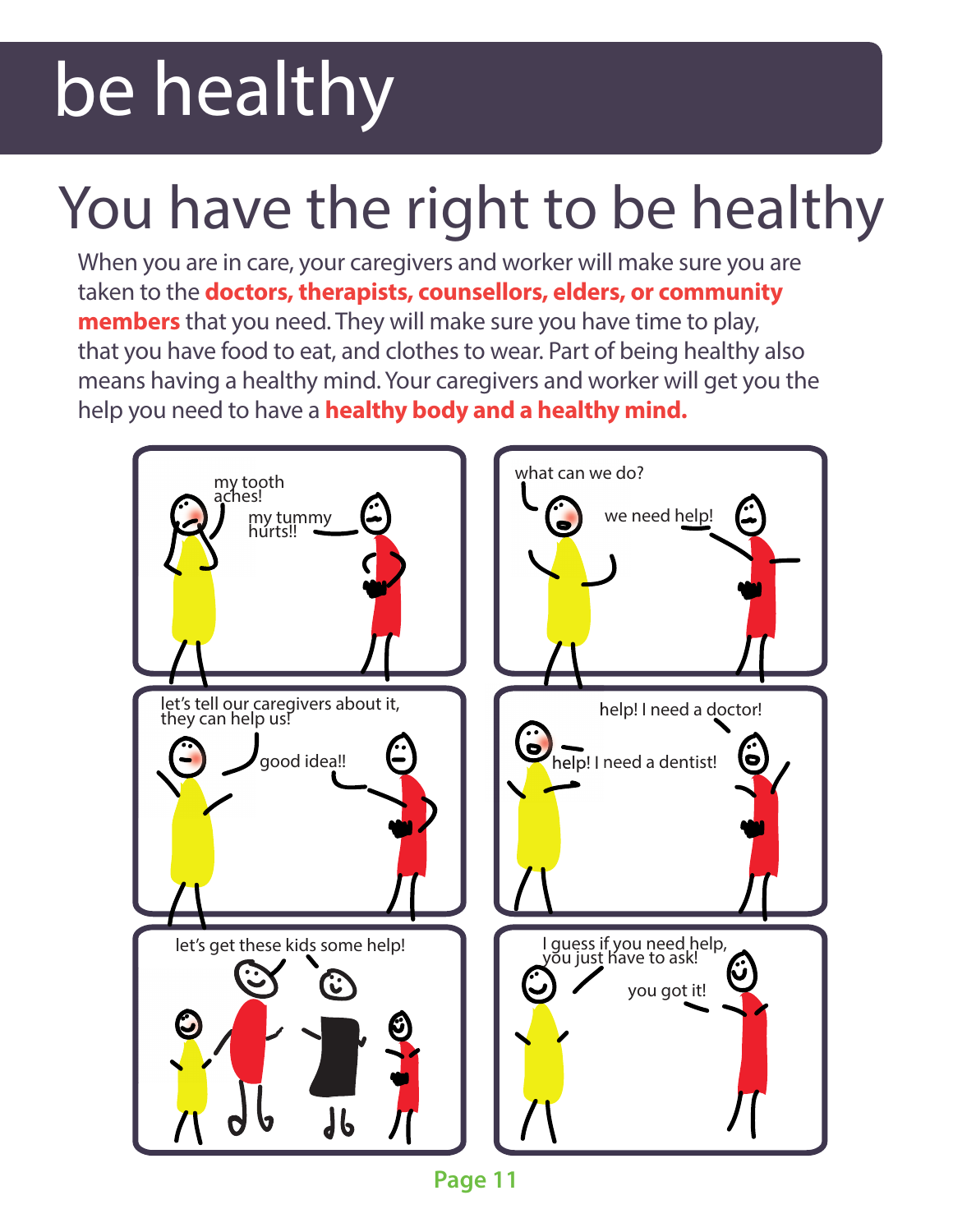### health care

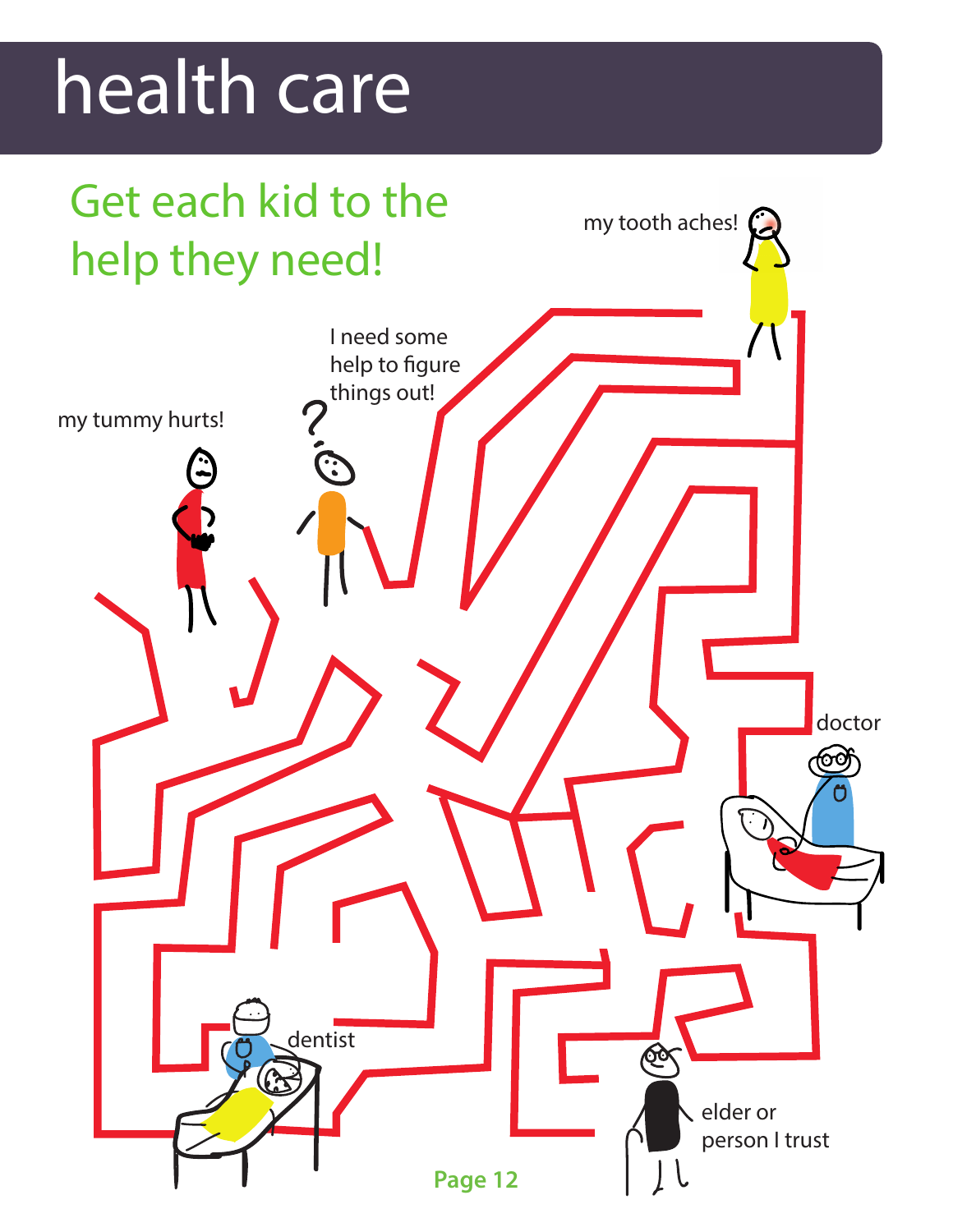play



Act out or share your favourite game to play **OUTSIDE**. Ask your partner to act out their favourite game to play outside.

#### **Did you guess??**

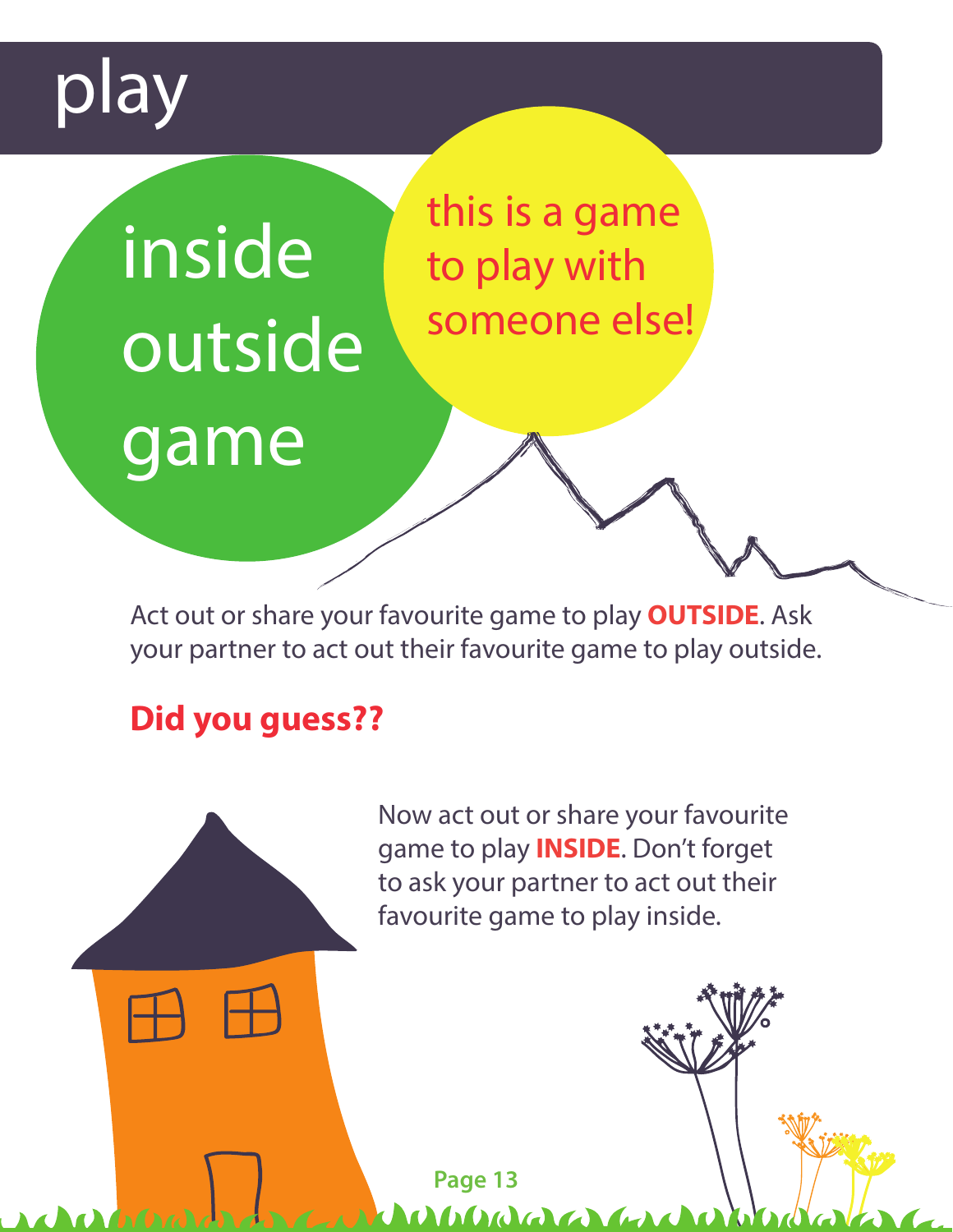# storytelling

Being healthy is about what is important in your life. Like a tree that grows in nature, it needs strong roots, a trunk, branches, leaves, and the sun. You can **grow**, **learn** new things, **connect** to many people, **share** your beliefs, and **get help** when you need it, just like the tree.

#### **Tell your story. Share your ideas.**

Draw or write about what makes you strong, healthy, and happy.

#### **Sun:**

What do you like to do?

**Branches:**  Who are you connected to?

**Leaves:**  What makes you special?

#### **Trunk:**

**Page 14**

What makes you strong?

#### **Roots:**  What do you believe in and what is important to you?

**Flowers:**  What help do you need?

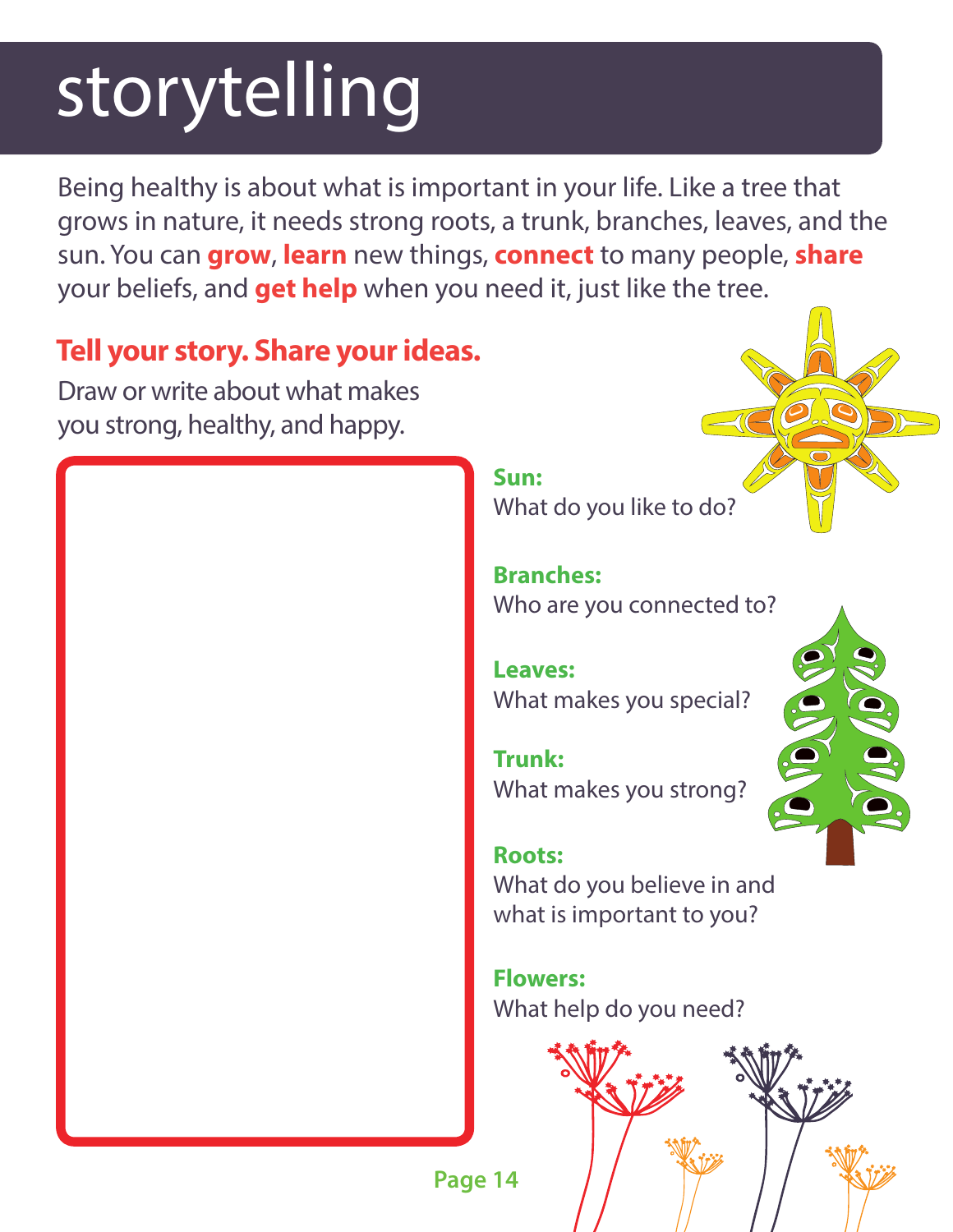### be heard

### You have the right to be heard and tell adults what's important to you

What can you say and do when you are sad, angry, scared, or happy?

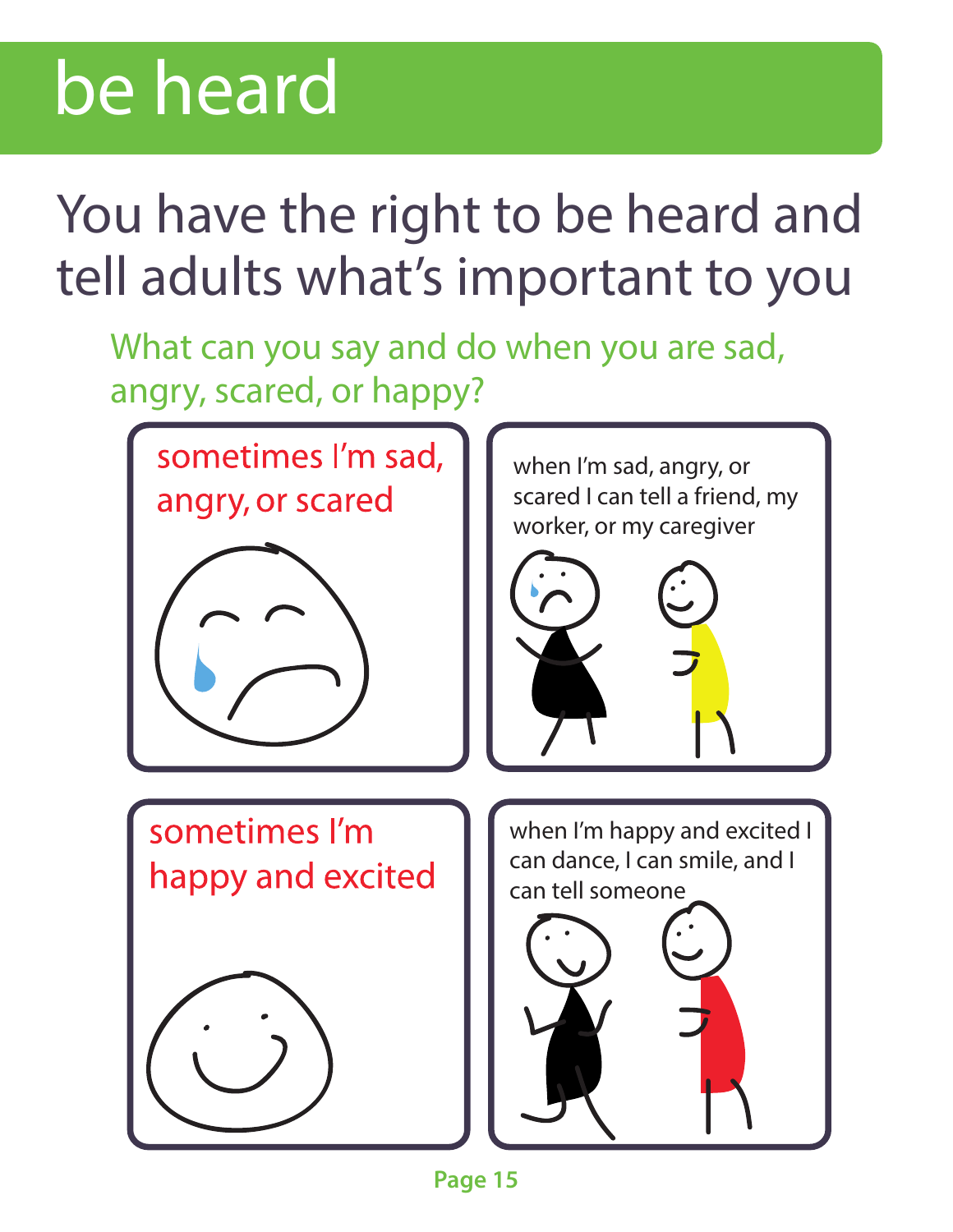### express yourself

Show how you look when you are **sad, angry, scared, happy, or excited.** You can use this space to paste pictures, draw, or write about what you do when you are **sad, angry, scared, happy, or excited.**

#### **How can someone help me when I'm feeling:**

sad, angry, scared, happy, or excited?

#### **How can I help someone when they are feeling:**

sad, angry, scared, happy, or excited?



Adults: Ask the child to think of other things they can do when they feel sad, angry, scared, happy, or excited.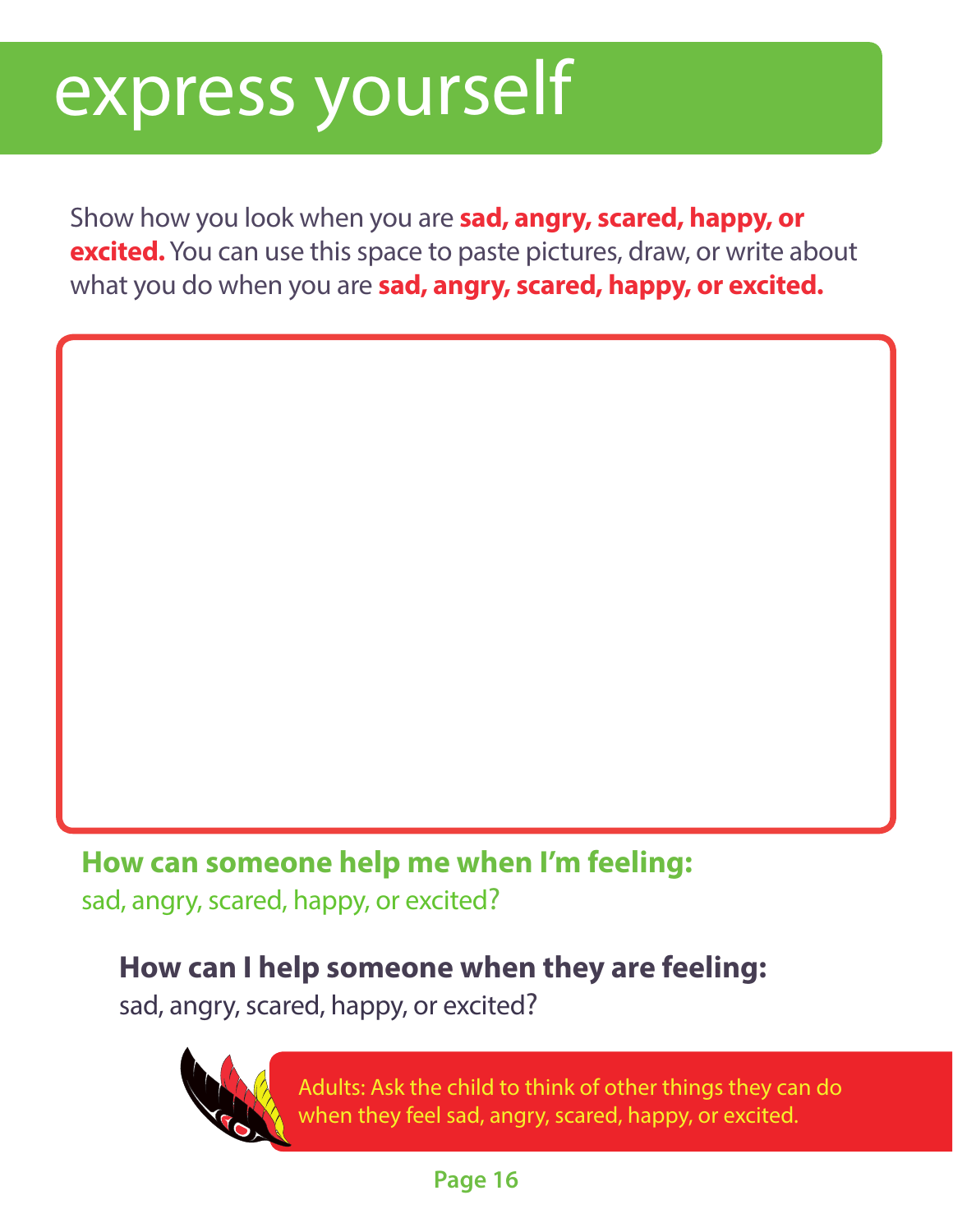### be yourself

### You have the right to be yourself

There are ways that you are different from other people and there are ways that you are the same. It is important for us to **develop connections** with everything that is around us like the land, animals, and other people. Everything and everyone has its place and **you belong.**

Use this space to glue pictures, write, or draw the places where you feel like you belong.



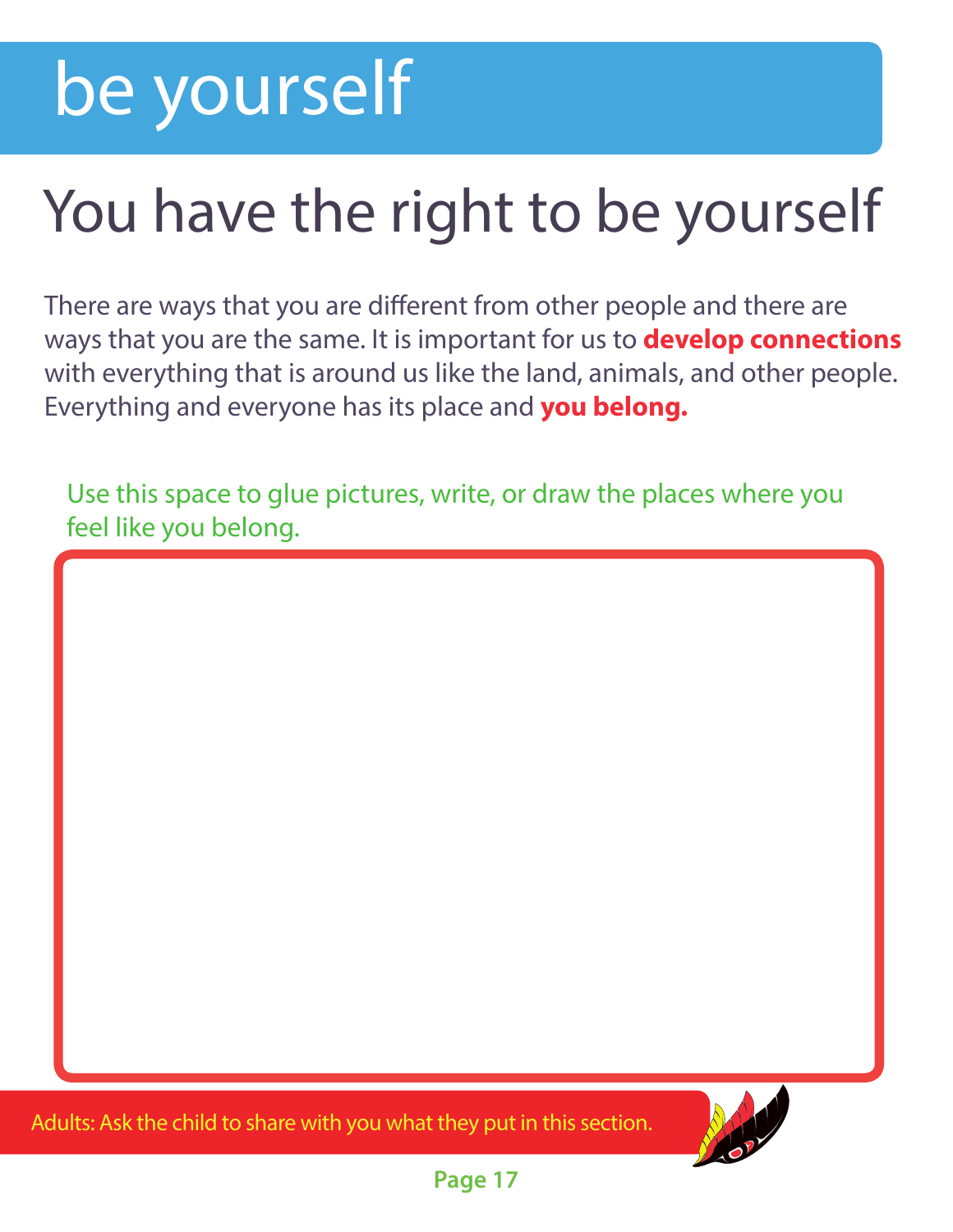### my language

### Part of being yourself is speaking your own language.

What are these animals? Name these animals in any language you can. Find your favourite animal on the page and circle it. Why is it your favourite?



Illustrations by Carl and Shane Stromquist; copyright 2010 Legacies Now, 2010.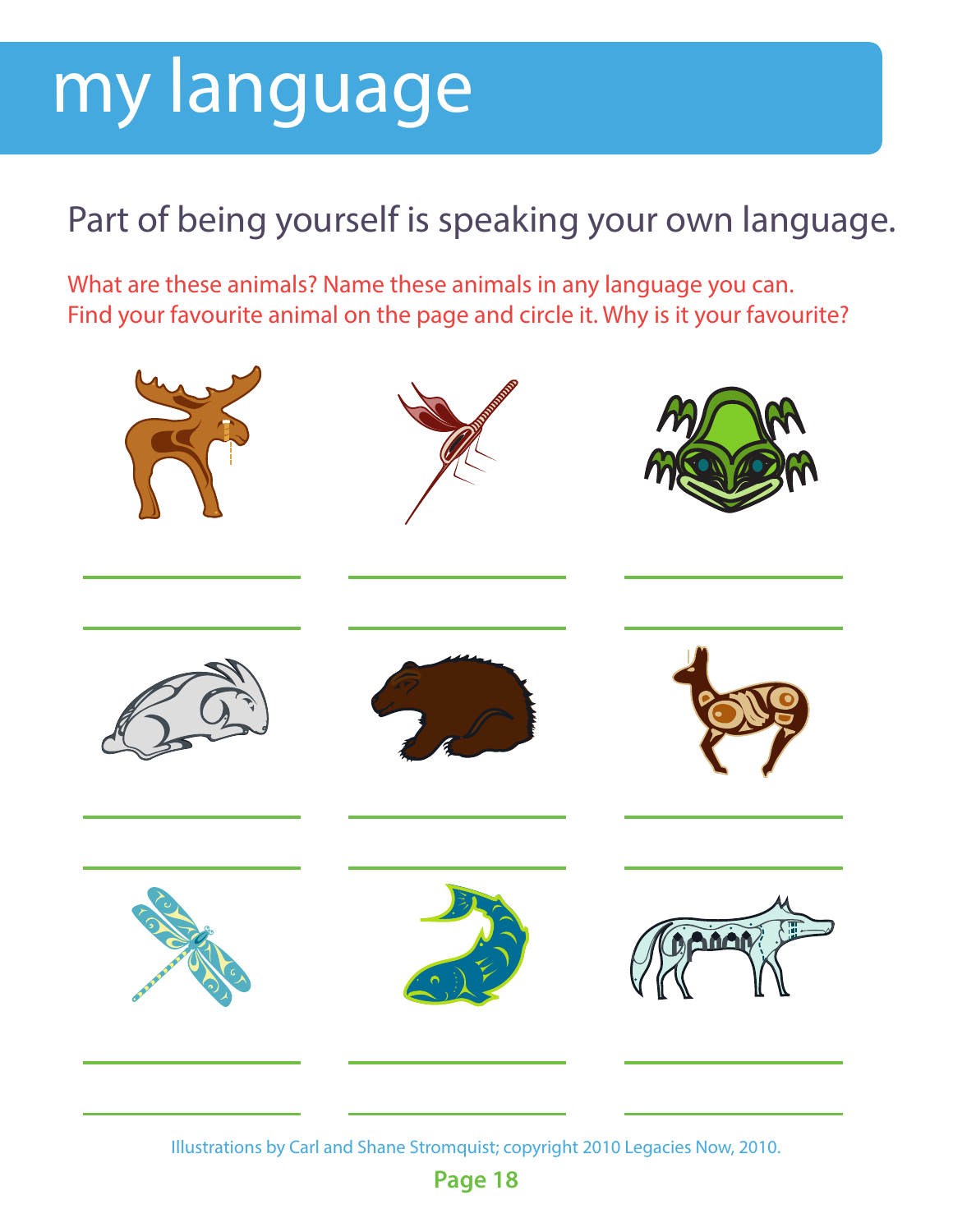### my culture

Everyone has a **culture**. Sometimes it means celebrating **special days,** doing **traditional activities,** eating **special foods,** learning **music and crafts,** going to places for **spiritual and religious practices,** or having **cultural ceremonies.** You can ask your caregivers and workers to help you do these things. Your culture is also about how you think about the world and how you feel about your place in it.



Adults: Ask kids to share their cultural and spiritual interests and experiences. You can use the questions on the next page as a starting point.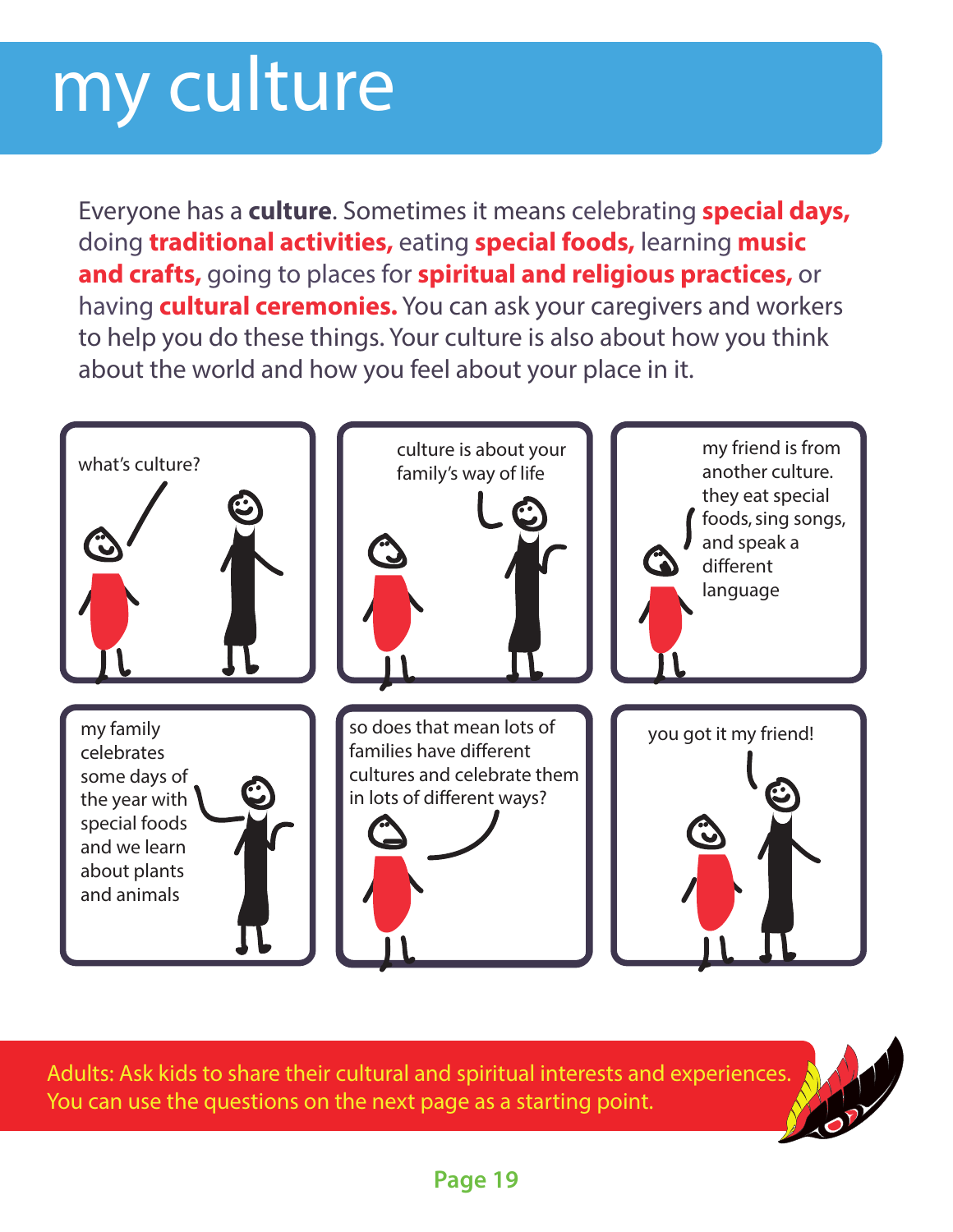### what makes me special?

### What makes you **YOU??**

Where is your family from?

What makes your family and community special?

What kind of foods do you like to eat?

What languages do you and your family speak?

What are some different activities, cultural ceremonies, and celebrations you have during the year in your community?

### All of these things make you special!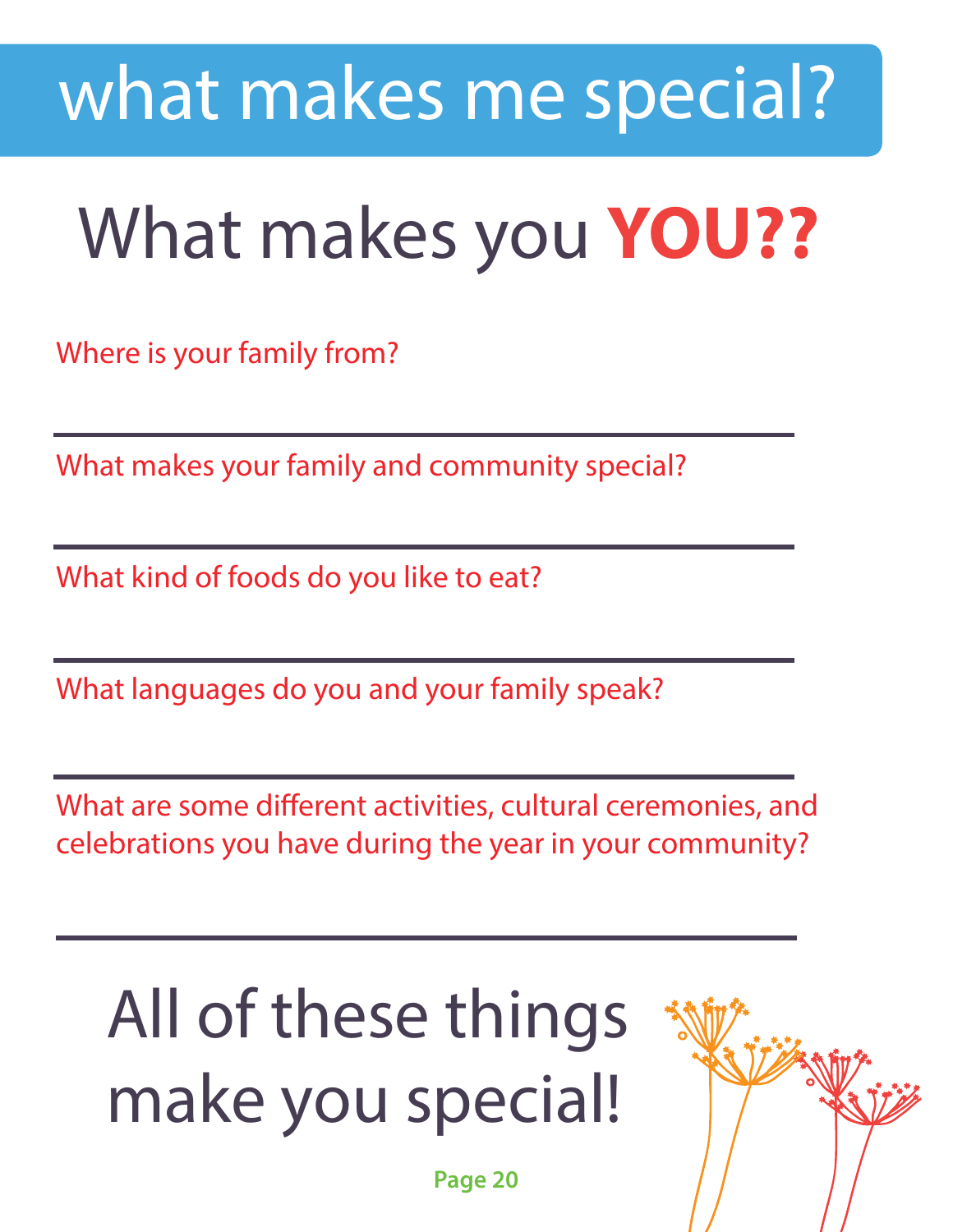### for adults

All children in Canada have rights as outlined in the UN Convention on the Rights of the Child. Children in care have an additional set of rights outlined in the *Child, Family and Community Service Act* that support their unique needs. Aboriginal children are entitled to enjoy their rights as set out in the *UN Declaration on the Rights of Indigenous Peoples*, to which Canada is a signatory. All rights support the intellectual, emotional, physical, cultural, and spiritual development of children.

Children in care must be informed of their legal rights at a level suited to their age and comprehension and these rights should be reviewed with the child on an ongoing basis. This child rights activity booklet is a tool for parents, caregivers, and professionals to use while explaining these rights.

#### **Rights of Children in Care**

(Adapted from Section 70, *Child, Family and Community Service Act*)

While in care, children have the right to:

- be cared for fairly and equally to other children in the community and in the placement
- be told about their plan of care
- • participate in decisions affecting them and to be listened to
- • reasonable privacy and to have their own things
- not be physically punished
- be told about the rules and consequences for not following the rules
- • medical and dental care
- • participate in social and recreational activities
- practice their religion and receive religious guidance
- maintain and explore their cultural heritage, and have help to do so
- an interpreter if one is needed
- private discussions with family members unless there is a court order
- private discussions with a lawyer, someone from the Representative for Children and Youth's office, the Ombudsperson, their MLA, or MP
- make a complaint about their care to the Representative for Children and Youth's office or the Ombudsperson and have help to do so
- **have their rights explained to them**

#### **Four simple questions that will help you remember children's rights:**



*What do kids need to be safe? What do kids need to be healthy? What do kids need to be heard? What do kids need to be themselves?*

To learn more about the UN Convention on the Rights of the Child go to **www.everychild.ca**

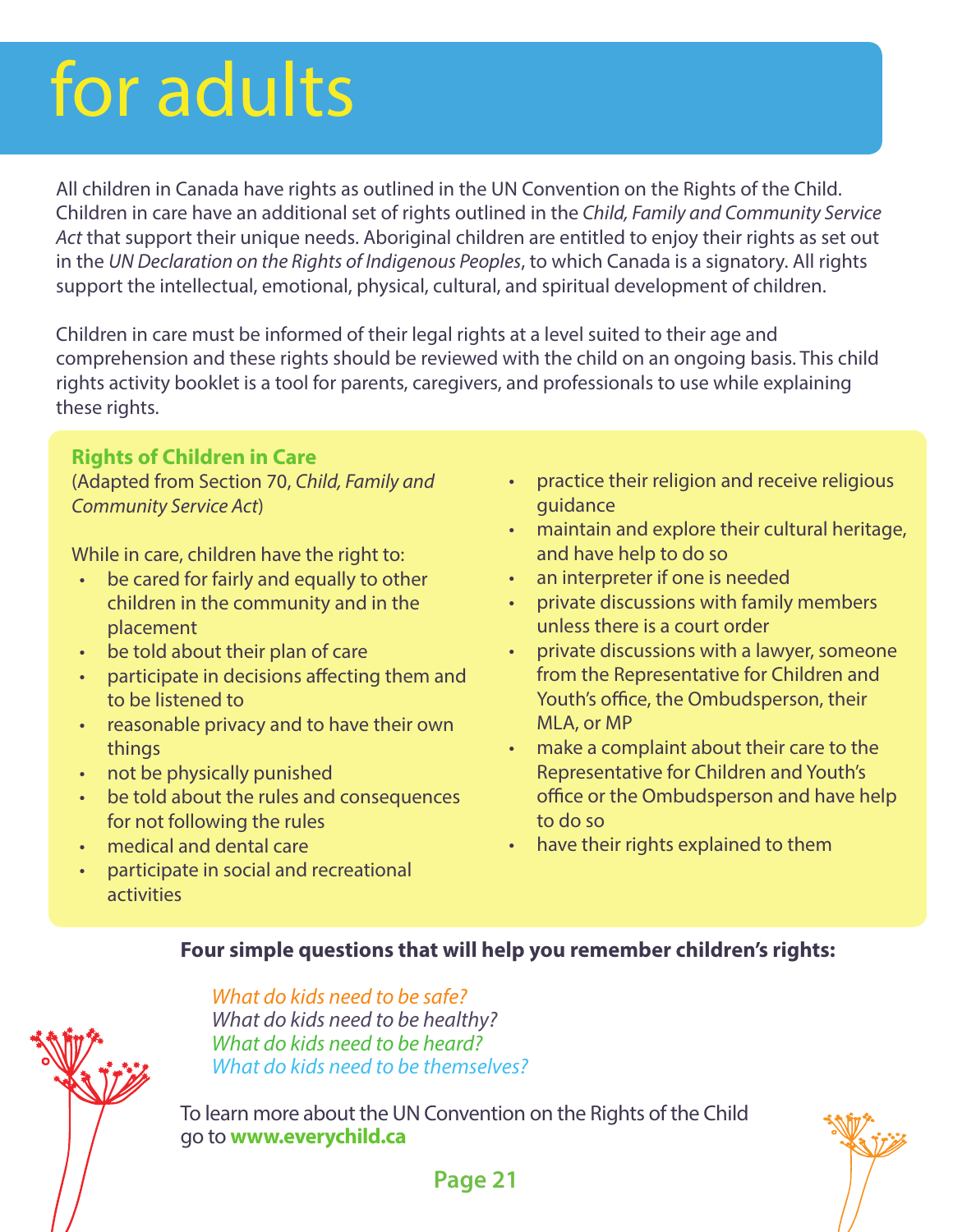### additional information

#### **Additional Resources**

*The Moccasins* by Earl Einarson—A story of a young Aboriginal foster child who is given a special gift by his foster mother. It is based on the author's personal experience as a foster child in British Columbia.

*Maybe Days A Book for Children in Foster Care* by Jennifer Wilgocki and Marcia Kahn Wright—A story book that addresses the questions, feelings, and concerns that foster children most often face.

*Kids Need to Be Safe: A Book for Children in Foster Care* by Julie Nelson—A storybook that can help children prepare for, understand, and accept foster care.

*Accept and Value Each Person* by Cheri J. Meiners—A storybook that introduces diversity and related concepts: respecting differences, finding similarities, being inclusive, and appreciating people just the way they are.

*Parents as Literary Supporters* (PALS) Aboriginal Family Literacy Resource. 2010 Legacies Now & Government of British Columbia. A resource to help parents support literacy and learning.

#### **Project Initiation and Direction**

Kathy Berggren-Clive, Director of Advocacy Ministry of Children and Family Development

Jane Rousseau Manager, Aboriginal Policy and Support Services Ministry of Children and Family Development

#### **Publication Development**

Christina Thiele, Tina Tam, and Andrea Lemire Society for Children and Youth of BC www.scyofbc.org

**Additional Artwork**  Jamin Zuroski

#### **Project Advisors**

Federation of Aboriginal Foster Parents Federation of BC Youth in Care Networks BC Federation of Foster Parents Associations Caring for First Nations Children Society Developmental Disabilities Association: Berwick Child Development Centre MCFD Advisory Committee Vancouver Public Library

© Copyright 2011, 2013 MCFD